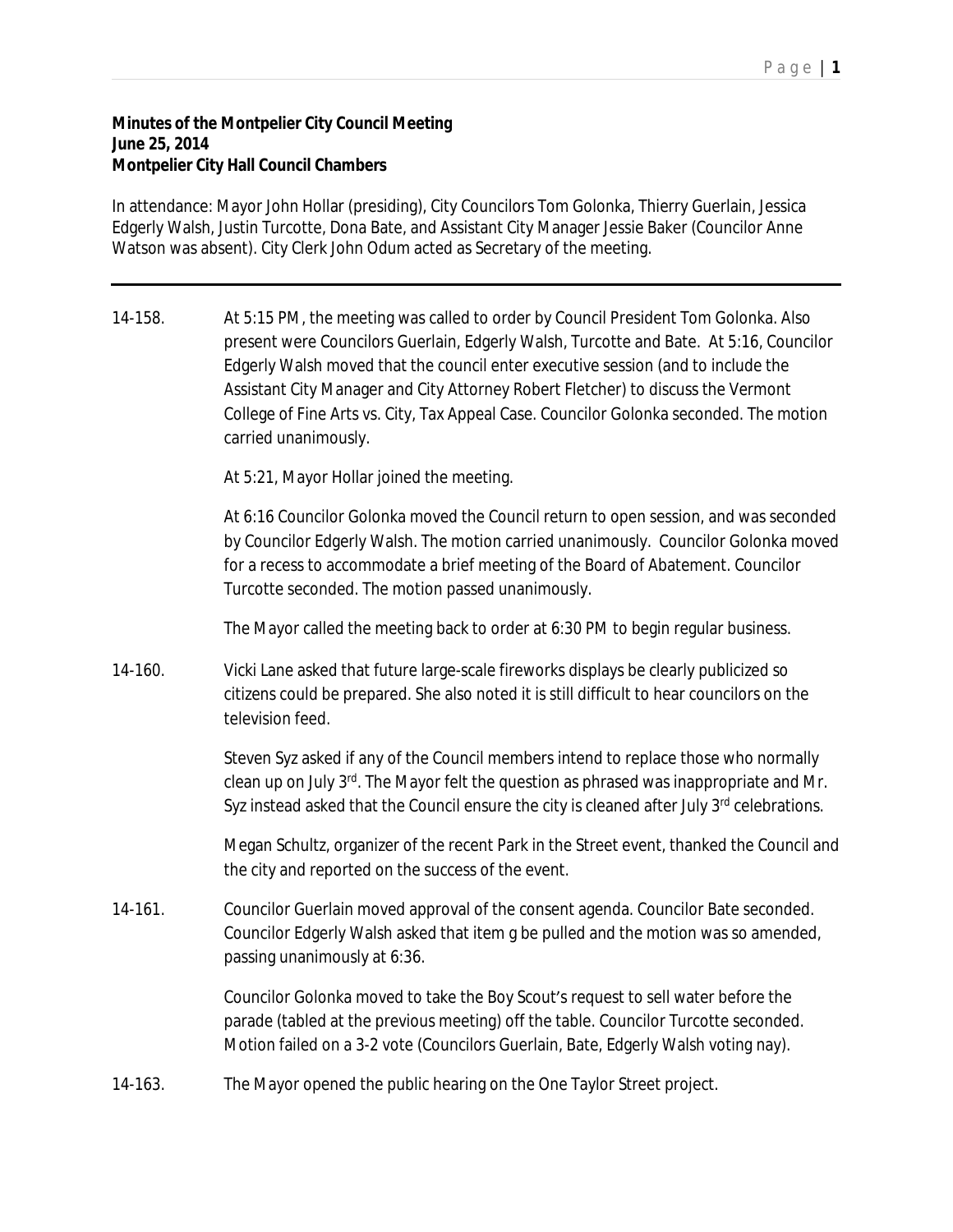Economist Richard Heaps reported on the One Taylor Street economic impact study examining the different potential uses of the site that have been under discussion. Mayor Hollar and Councilors had questions about some of the underlying figures and assertions supporting some of the report's conclusions regarding the potential residential use. Councilor Guerlain asked for additional information on the residential option.

Larry Williams of Redstone came forward to address councilor's questions. Councilor Guerlain asked about relative demand for housing and office space, given assumptions on parking capacity made in the study.

Another resident noted that green space, river access and public gathering space were part of the original vision and wondered if they were still part of the project. He further asked about the impact on the Farmer's Market.

Eric Hoekstra from Redstone responded to the question, relating his conversations with the Farmer's market that included the Assistant Manager.

Mr. Williams responded to Councilor Golonka's questions about potential residential use. Councilor Guerlain had questions about mixed use. Mr. Williams stayed at the table to answer questions from Nancy Sherman about contamination on the site.

Jay White rose to stress that the discussion should focus on what the city needs, rather than what would generate the most income. He advocated a flexible design that could be modified over time, if necessary. Mayor Hollar noted that this was a discussion of a private development, which had different implications than a public project.

Lindsay Wade read a prepared statement, praising the recently announce agreement between Redstone and the Bashara family before advocating for housing on the site, as well as public/community use.

Ron Wild rose to advocate for residential or mixed use business/residential in order to integrate it well with the downtown. He then asked about the long-term relationship between the city and the developer. Mr. Williams responded to Mr. Wild's question.

Erica Garfin addressed the council, thanking the city for the public process around the project. She felt that parking and housing are commonly-cited needs in the city, and office space is generally not.

Joslyn Wilschek felt that office space in the location would be disappointing and would not encourage public use. She was particularly supportive of condominiums, while suggesting mixed use was not a good idea. She also had concerns and questions about the projected amount of transit traffic and its potential impact on residential use. Finally, she felt that the city erred in not fully identifying and acquiring access rights earlier in the process.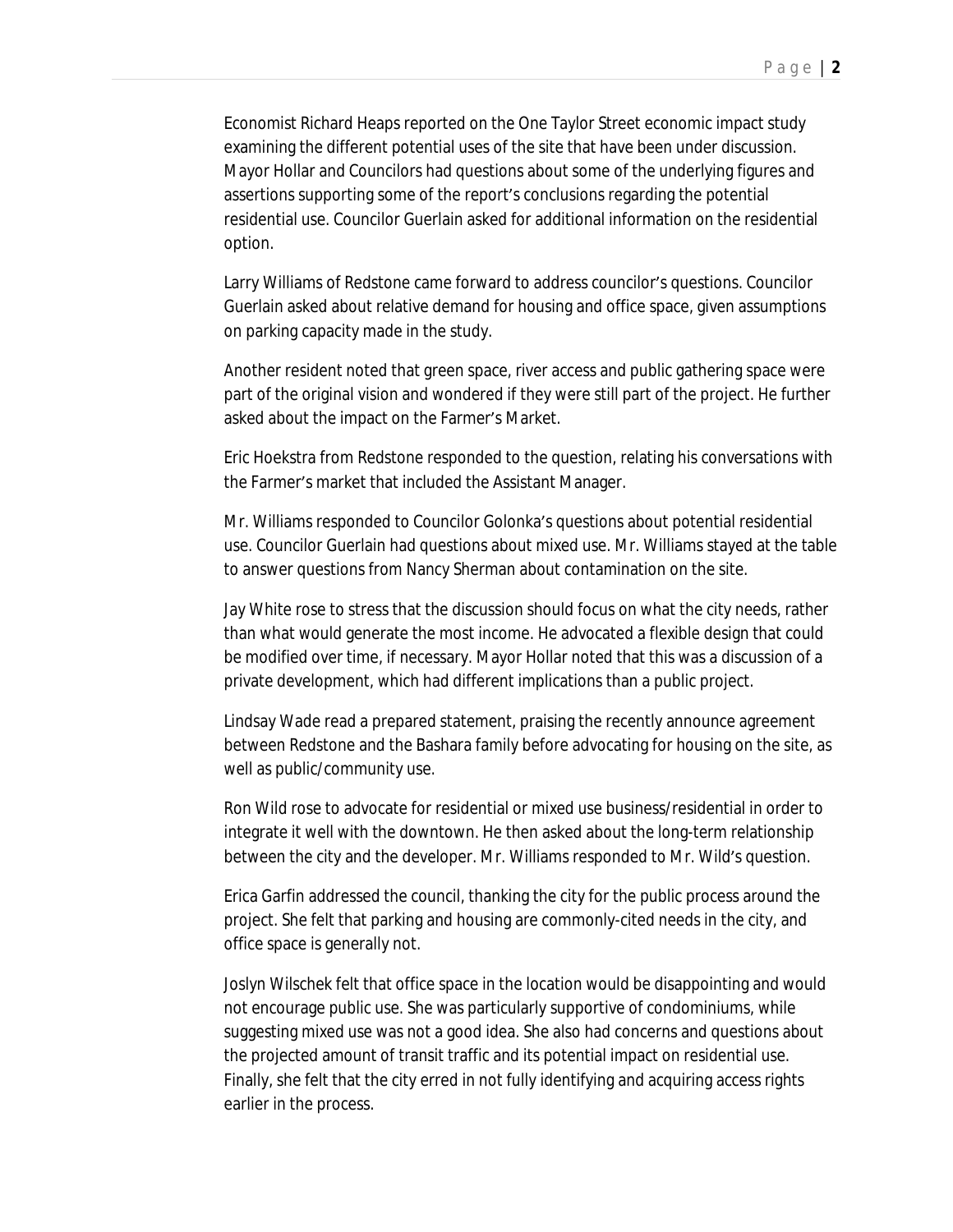Mary Alice Bisbee suggested that seasonal housing could be an option, and felt that single-bedroom housing was more appropriate than two-bedroom. She suggested that downtown housing could encourage less vehicle use by young residents.

Jim Eikenberry spoke in favor of apartments.

Bob Troester asked about the costs for a transit center (and bike path) only. The Mayor responded, enumerating the financial impacts for the city.

The mayor closed the public hearing at 7:54 before calling for a recess. The meeting reconvened at 8:08.

14-164. Tax Collector Bev Hill gave the Council an update on delinquent taxes, water and sewer bills, and the city's established policies surrounding them. Councilors had question about enforcement and abatement policies.

> Councilor Guerlain moved that the Council request the Finance Department to come back with a report showing what the financial impact would be to reduce the delinquent tax & water/sewer late penalty from 8% to 5% within 5 business days of the due date. Councilor Golonka seconded. Motion carried unanimously at 8:39.

14-161(g). The Council returned to consent agenda item g (a request that the Council accept the Community National Bank's bid for a Tax Anticipation Note for \$2,500,000 for FY15 to cover the expenses for the General Fund, School Department and Recreation Department). Finance Director Sandra Gallup stepped to the microphone to respond to Councilor Edgerly Walsh's questions about the item.

> Councilor Edgerly Walsh moved approval of item g. Councilor Guerlain seconded. The motion carried unanimously at 8:41.

On a supplemental agenda item, the Council considered a request from Montpelier Alive to waive the noise ordinance until 10:00PM on July 3<sup>rd</sup>. Similarly, the Council entertained a request from McGillicuddy's to waive the noise ordinance on Langdon Street on July 3<sup>rd</sup> until 1AM for their annual block party. Councilor Guerlain moved approval of both requests, and Councilor Edgerly Walsh seconded. The motion carried unanimously at 8:42.

14-165. Councilor Bate related emails from constituents indicating confusion around the decision on developing the One Taylor Street lot, and echoed some of that uncertainty herself. The Mayor elaborated on the decision-making process, acknowledging that it may not have been as clear as it could've been.

> Councilor Bate encouraged councilors to wear Berlin Pond buttons (or carry signs) in the July 3 parade, and also indicated there was an upcoming demonstration being planned on the matter.